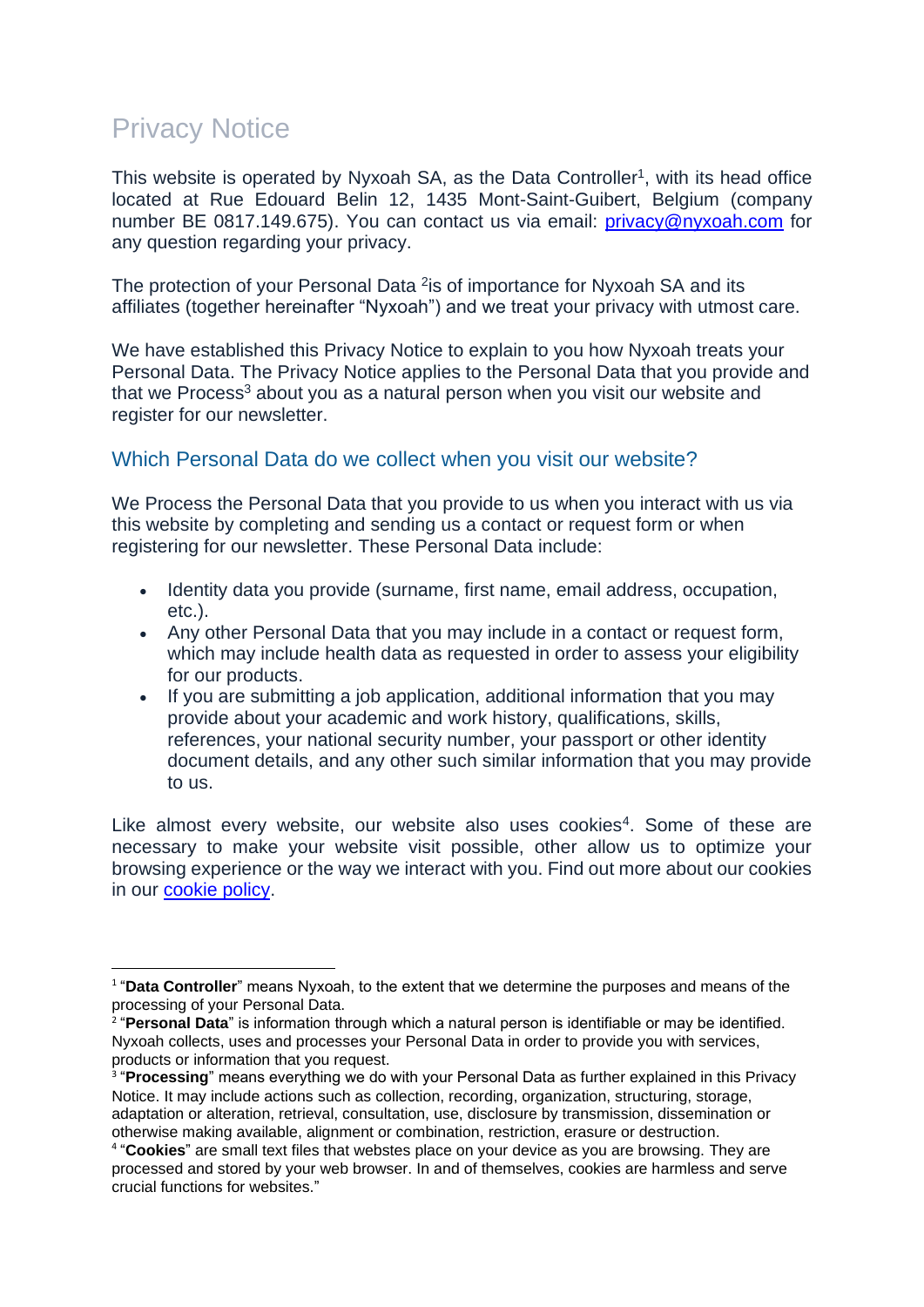# Why do we collect your Personal Data?

Depending on your relationship with us (e.g. website visitor, business contact, job applicant, etc.), we might process your Personal Data based on the purposes and legal bases described hereunder:

| Who are you                                              | <b>Purposes of Processing</b>                                                                                                                                                                                                                                                                                                                                        | <b>Legal basis</b>                                                                                                                                                                                                                                                                                                                                                               |
|----------------------------------------------------------|----------------------------------------------------------------------------------------------------------------------------------------------------------------------------------------------------------------------------------------------------------------------------------------------------------------------------------------------------------------------|----------------------------------------------------------------------------------------------------------------------------------------------------------------------------------------------------------------------------------------------------------------------------------------------------------------------------------------------------------------------------------|
| Website visitor                                          | Process your requests submitted<br>through our contact form<br>Subscribe you to our newsletter                                                                                                                                                                                                                                                                       | Your consent expressed by<br>submitting the contact form.<br>Your consent to receive the<br>newsletter<br>expressed<br>by<br>submitting<br>the subscription<br>form.                                                                                                                                                                                                             |
| Job applicant answering<br>a<br>specific job application | Process your request when you<br>apply for one of our open positions                                                                                                                                                                                                                                                                                                 | Your consent expressed by<br>submitting<br>the<br>application<br>form.                                                                                                                                                                                                                                                                                                           |
| Spontaneous job applicant                                | recruitment<br>Add<br>to<br>our<br>you<br>database in order to be able to<br>contact you if we see a job<br>opportunity for which we believe<br>you might fit the profile                                                                                                                                                                                            | legitimate interest<br>Our<br>to<br>contact you again should we<br>have an opportunity that we<br>believe would match your<br>profile in the event we were<br>not able to hire you for the<br>position you applied for. You<br>always have the possibility to<br>let us know that you do not<br>wish to be contacted by us<br>again by sending an email to<br>privacy@nyxoah.com |
| <b>Business contact</b>                                  | business<br>Process<br>your<br>development requests                                                                                                                                                                                                                                                                                                                  | Your consent expressed by<br>submitting your request.                                                                                                                                                                                                                                                                                                                            |
| Investor                                                 | Process your requests                                                                                                                                                                                                                                                                                                                                                | Your consent expressed by<br>submitting your request.                                                                                                                                                                                                                                                                                                                            |
| Potential patient                                        | Review your responses to health<br>related questions in order to<br>evaluate<br>assess<br>and<br>your<br>eligibility for our product solutions<br>and communicate this information<br>with healthcare professionals to<br>the extent permitted by law.<br>Your<br>responses<br>may<br>subsequently be processed in<br>anonymized format for statistical<br>purposes. | Your explicit informed consent<br>upon<br>completing<br>the<br>questionnaire and submitting<br>your replies to us.                                                                                                                                                                                                                                                               |

## With whom do we share your Personal Data?

1. Nyxoah group companies

Because Nyxoah is a global company with locations in different countries, we may transfer your Personal Data from one legal entity to another or from one country to another within the Nyxoah group in order to accomplish the purposes listed above. These countries include, at a minimum, the member states of the European Union, the United States,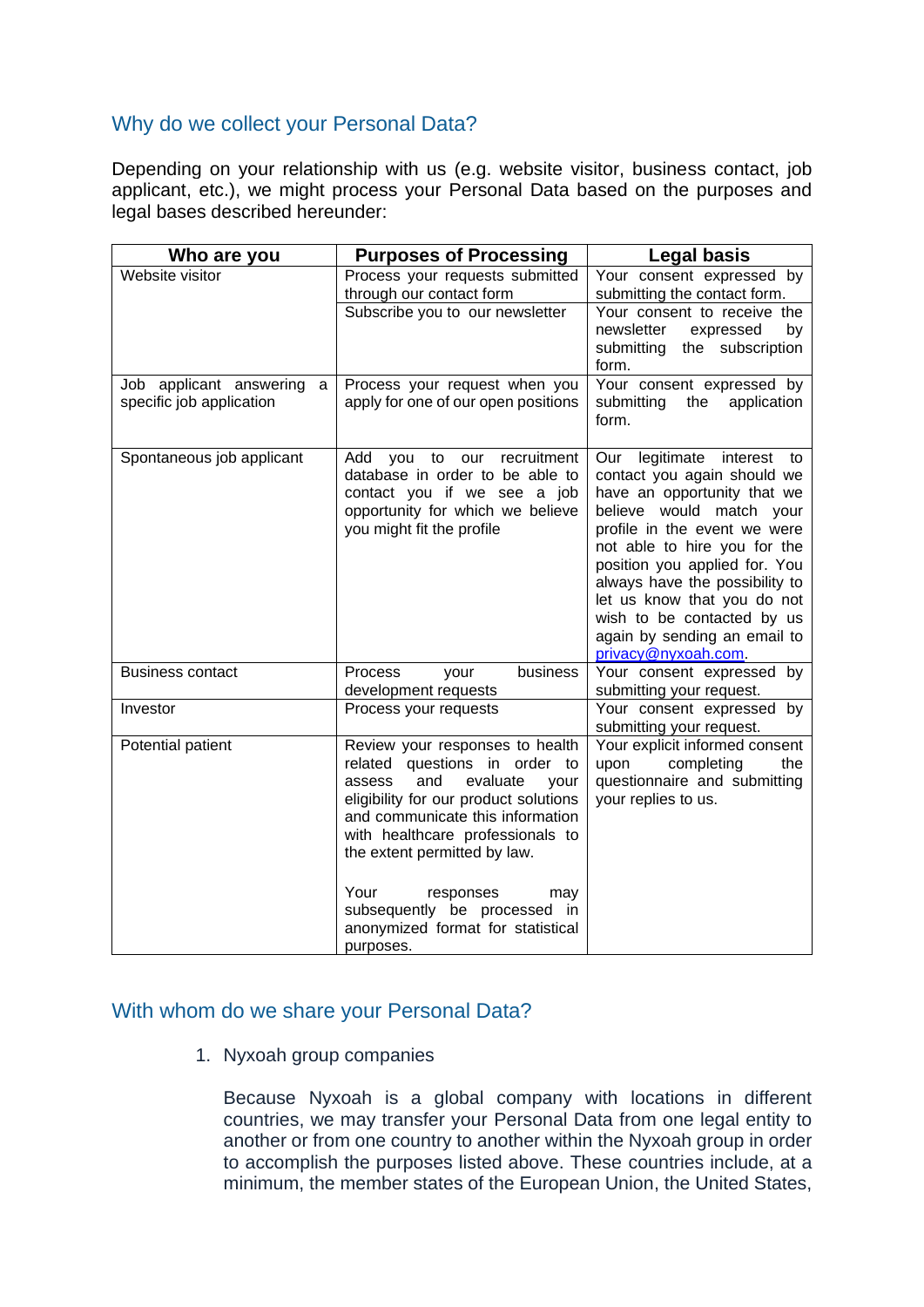Israel, Australia and New Zealand. We will transfer your Personal Data consistent with applicable legal requirements and only to the extent necessary for the purposes set out above.

2. Third parties

In addition, Nyxoah will provide access to or share Personal Data on an as-needed basis with third parties, such as trusted service providers, consultants and contractors who are granted access to Nyxoah's facilities and systems or which provide services to Nyxoah, and with government agencies and others as required by law or if it is necessary to fulfill your request.

Nyxoah will only share your Personal Data with third parties whom Nyxoah has contractually restricted from using or disclosing the Personal Data except as necessary to perform services on our behalf or to comply with legal requirements.

# What if your Personal Data is transferred outside the European Economic Area (EEA)?

Nyxoah relies on available legal mechanisms to enable the legal transfer of Personal Data across borders. To the extent that Nyxoah relies on the Standard Contractual Clauses <sup>5</sup> (also called the Model Clauses), intragroup data transfer agreements or Binding Corporate Rules<sup>6</sup> to authorize the transfer of Personal Data, Nyxoah will comply with those requirements, including where there may be a conflict between those requirements and this Privacy Notice.

### How do we secure your Personal Data?

We use reasonable and appropriate technological and operational security measures to keep your Personal Data protected against any unauthorized access or unlawful use. Such measures include:

- Ensuring the physical and digital security of our equipment and devices by using appropriate password protection and encryption where necessary;
- Ensuring the physical security of our offices and other sites;
- Maintaining a data protection policy for, and delivering data protection training to, our employees; and
- Limiting access to your Personal Data to those at Nyxoah who need to use it in the course of their work.

<sup>&</sup>lt;sup>5</sup> The European Commission can decide that standard contractual clauses offer sufficient safeguards on data protection for the data to be transferred internationally. It has published sets of such standard clauses covering different transfer scenarios.

<sup>6</sup> Intragroup data transfer agreements and binding corporate rules are measures an international group of companies can enact in order to safeguard transfer of data between group companies.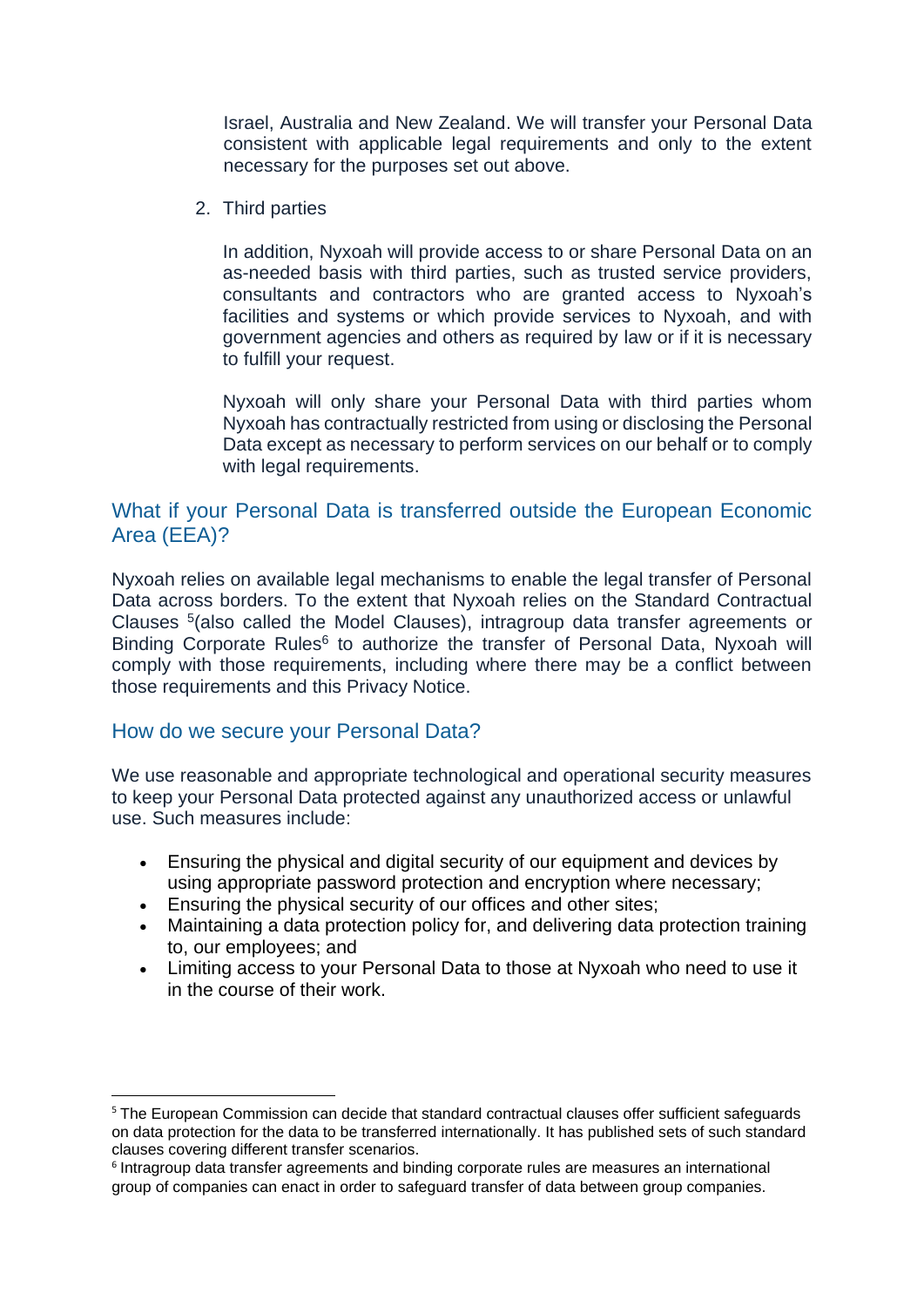However, due to the nature of internet communications, we cannot guarantee or warrant that the transmission of your Personal Data to us is secure.

# For how long do we keep your Personal Data ?

The Personal Data you provide to Nyxoah is only kept for as long as it is reasonably necessary for the purposes for which it is collected, taking into account our need to comply with contractual obligations, resolve customer service issues, comply with legal requirements and provide new or improved products and services to users. This means that we may retain your Personal Data for a reasonable period after you stopped using the Nyxoah.com website. After this period, your Personal Data will be deleted from all systems of Nyxoah without notice.

## What rights can you exercise?

Based on the applicable Belgian and European privacy legislation, and provided that you meet the requirements set by this legislation, you can contact us to exercise the following rights:

- Withdrawing your consent for the Processing of your Personal Data, to the extent that the Processing of your Personal Data was initially based upon your consent.
- Seeking access to, correcting, deleting or restricting your Personal Data.
- Objecting to any Processing for direct marketing.
- Objecting to any Processing based on our legitimate interest.
- Seeking the portability <sup>7</sup> of your Personal Data, which you have communicated to us and that we have Processed.
- Lodging a complaint with the supervisory authority in the European member state of your habitual residence, your place of work or the alleged infringement of applicable data protection legislation.

You can send your requests to exercise your above mentioned rights, together with evidence of your identity, by email at privacy@nyxoah.com or by post to Nyxoah, Data Protection Officer, Rue Edouard Belin 12, 1435 Mont-Saint-Guibert, Belgium.

We will examine the admissibility of your request based on the applicable Belgian and European privacy legislation. We will then inform you, in principle within a month, if we can answer positively to your request.

## Third party applications and websites

Our website may contain links to websites, applications, products or services of third parties and may allow you to post on or through third party websites. We cannot be responsible for the practices of third party websites, applications, products or services made available or referred to by our website, or their information or content. Note that when you use a link to another website, our Privacy Notice is no longer applicable.

<sup>&</sup>lt;sup>7</sup> The right to data portability allows you to obtain data that a data controller holds on you and to reuse it for your own purposes. The data must be received "in a structured, commonly used and machine-readable format".